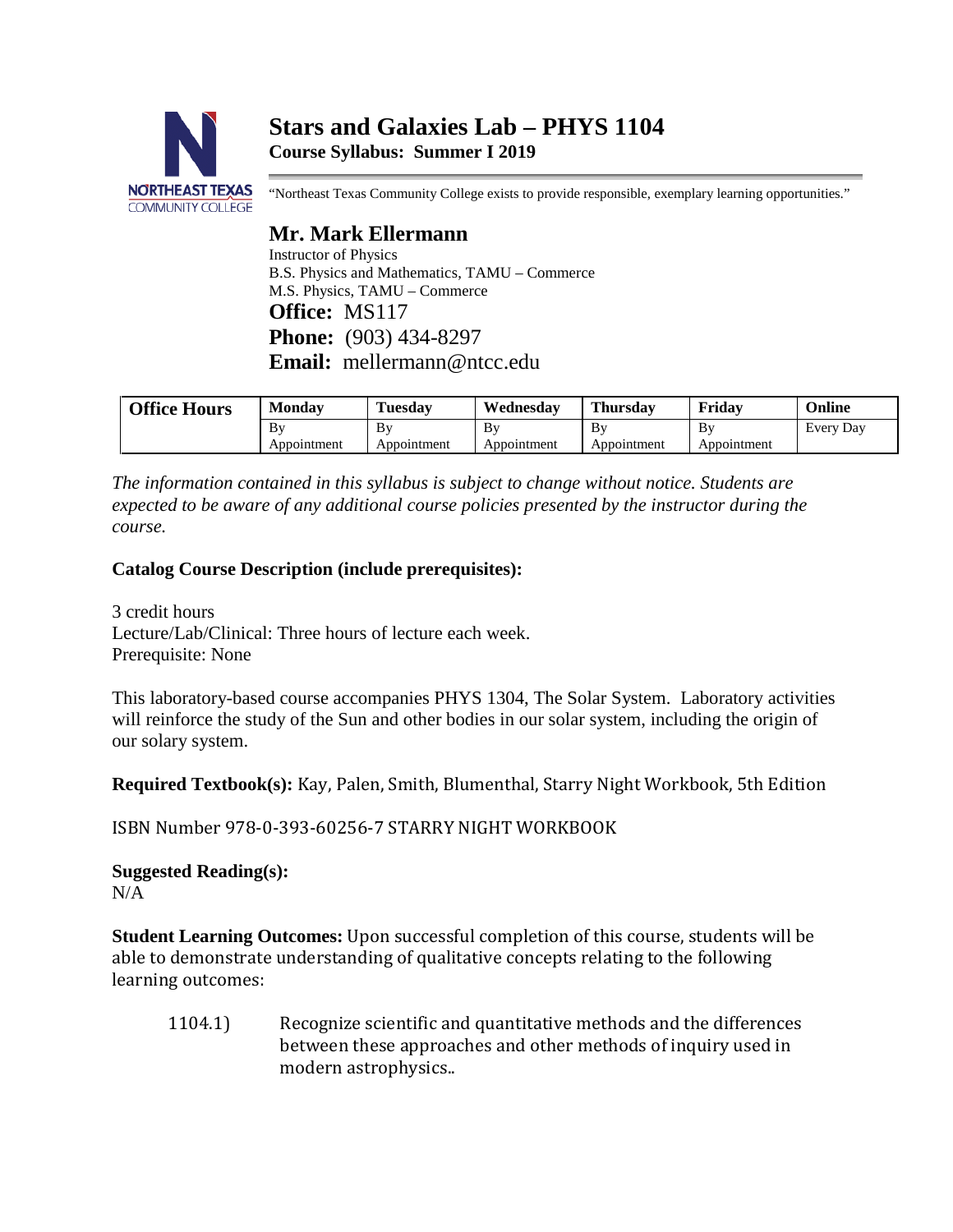- 1104.2) Communicate observations and interpretations clearly through written communication
- 1104.3) Use basic laws of astronomy to solve assigned tasks.<br>1104.4) The ability to translate, interpret, and extrapolate sci
- The ability to translate, interpret, and extrapolate scientific theory governing the formation and motion of solar system bodies.

# **Evaluation/Grading Policy:**

Homework Assignments: 100%

The letter grading system is:

| A | $(90\% - 100\%)$ |
|---|------------------|
| B | $(80\% - 89\%)$  |
| C | $(70\% - 79\%)$  |
| D | $(60\% - 69\%)$  |
| F | $($ < 60%)       |

# **Tests / Exams:**

There will be quizzes that review each chapter's labs. These quizzes will be counted as homework grades with equal weight to the labs. There will not be any major test.

#### **Labs:**

Each lab will require the use of Starry Night software.

#### **Student Responsibilities/Expectations:**

This course requires a concerted effort by the student to manage their time wisely. The student should set up a weekly schedule of 2-3 hours of study to be successful in this course. Two to three hours per week is minimal time necessary for reading and doing homework assignments.

#### **NTCC Academic Honesty Statement:**

"Students are expected to complete course work in an honest manner, using their intellects and resources designated as allowable by the course instructor. Students are responsible for addressing questions about allowable resources with the course instructor. NTCC upholds the highest standards of academic integrity. This course will follow the NTCC Academic Honesty policy stated in the Student Handbook."

#### **Academic Ethics**

The college expects all students to engage in academic pursuits in a manner that is beyond reproach. Students are expected to maintain complete honesty and integrity in their academic pursuit. Academic dishonesty such as cheating, plagiarism, and collusion is unacceptable and may result in disciplinary action. Refer to the student handbook for more information on this subject.

#### **ADA Statement:**